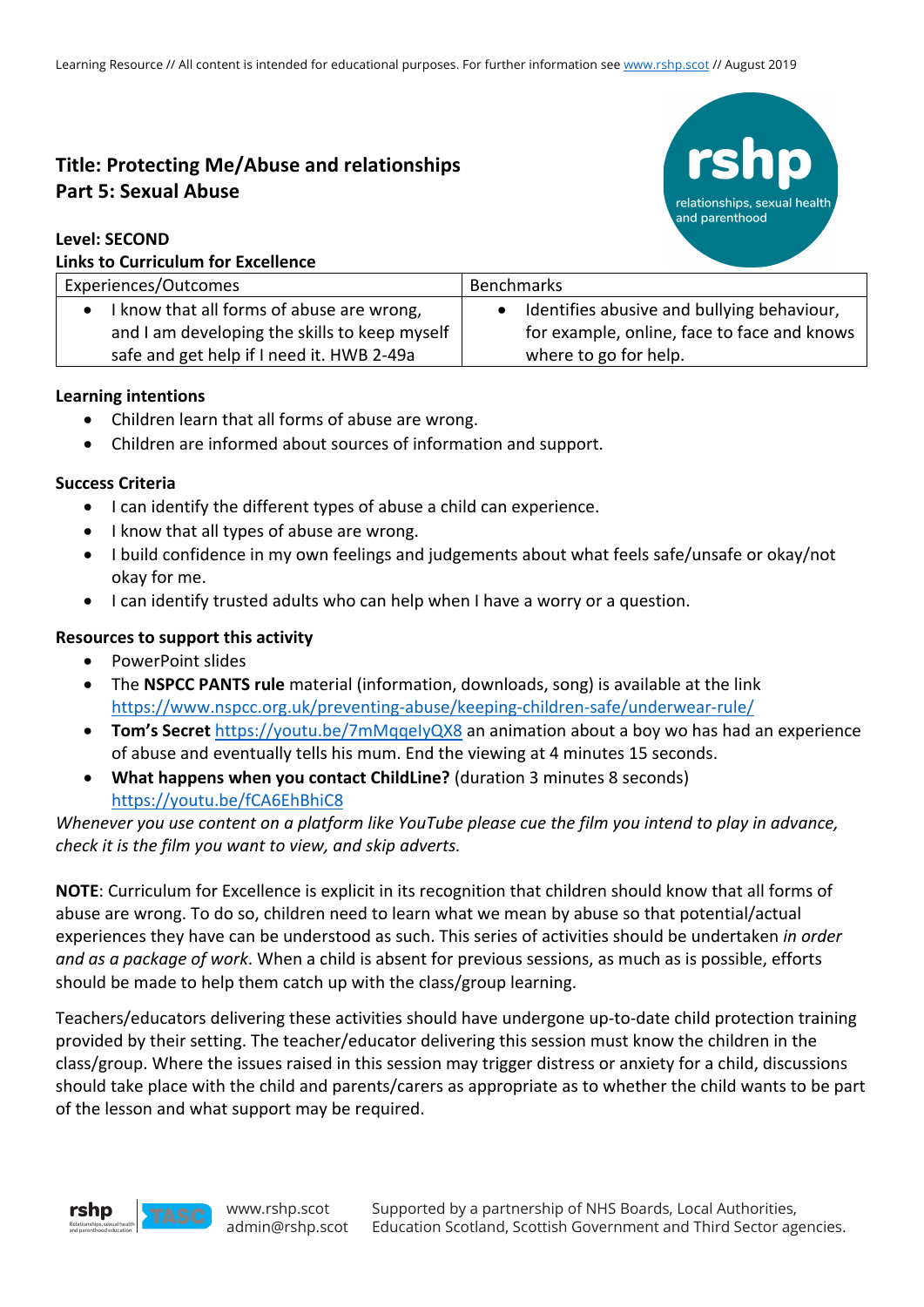### **Activity**

- 1. Start in a circle. Use the posters from the last session as examples (children identified what a child needs to be healthy, happy and safe) review the material, asking questions about some of the content, refreshing memories, pulling out suggestions on the poster that stand out.
- 2. Remind the children that everyone is important and special (the idea of human dignity), that every child should be healthy, happy and safe. Also remind the children that in a previous session they talked about **neglect** – when a child does not have the things they need or is not being looked after enough – and **physical abuse**, when a child is being hurt by someone. Look for nods/recognition that this has been remembered. Were these reflected in the initial posters?
- 3. Explain to the class that today they will be talking about another kind of abuse and this is called **sexual abuse**. Explain that we will start by remembering something from when children were younger. (Some of the children will know this, some may not). Ask the children who remembers the 'pants rule' or the Pantasaurus. Those that do can explain to the class. Explain that the PANTS rule is a great way to help children remember what is private, and that now that the children are a bit older we need to say more about keeping children safe, and this means talking about **sexual abuse**.
- 4. Go to the PANTs rule graphic and work through P is for… A is for… *although this has the feel of an activity for younger children the content here is important so read and check understanding as you go*: https://www.nspcc.org.uk/preventing-abuse/keeping-children-safe/underwear-rule/ If you want to, then watch the film/song on the same page (or save it for later if this might get everyone a bit excited).
- 5. Having read the PANTS rule explain that there is more information the children now need. Read the set of slides together, each one carefully and pausing to check understanding, some suggestions for clarification are offered below. While not asking for questions, pause long enough for a child to ask a question if they are keen to.

### **Here are some important things we all need to know about sexual abuse:**

### **Sexual abuse is when someone touches your private body parts (breasts, penis, testicles, vulva, bottom).**

*So, our private parts are the parts of our body that are covered by our underpants or swimming costume. But we might not want someone to touch any part of our body. Also explain that sometimes a nurse or a doctor may want to see or check a child's private parts, a parent or carer would know they were asking this, and then the nurse or doctor can ask the child if this is okay.*

### **Sexual abuse can happen to girls and boys. A child can be sexually abused by someone they know, or by a stranger.**

### **Sexual abuse is when someone shows their private body parts. They can do this when they are with you or online.**

*So, this can be when someone is next to you, or near you. It can also be if you are on your phone or tablet or gaming.* 

**Sexual abuse is when someone shows you sexual pictures or makes you watch people doing something sexual (pornography).**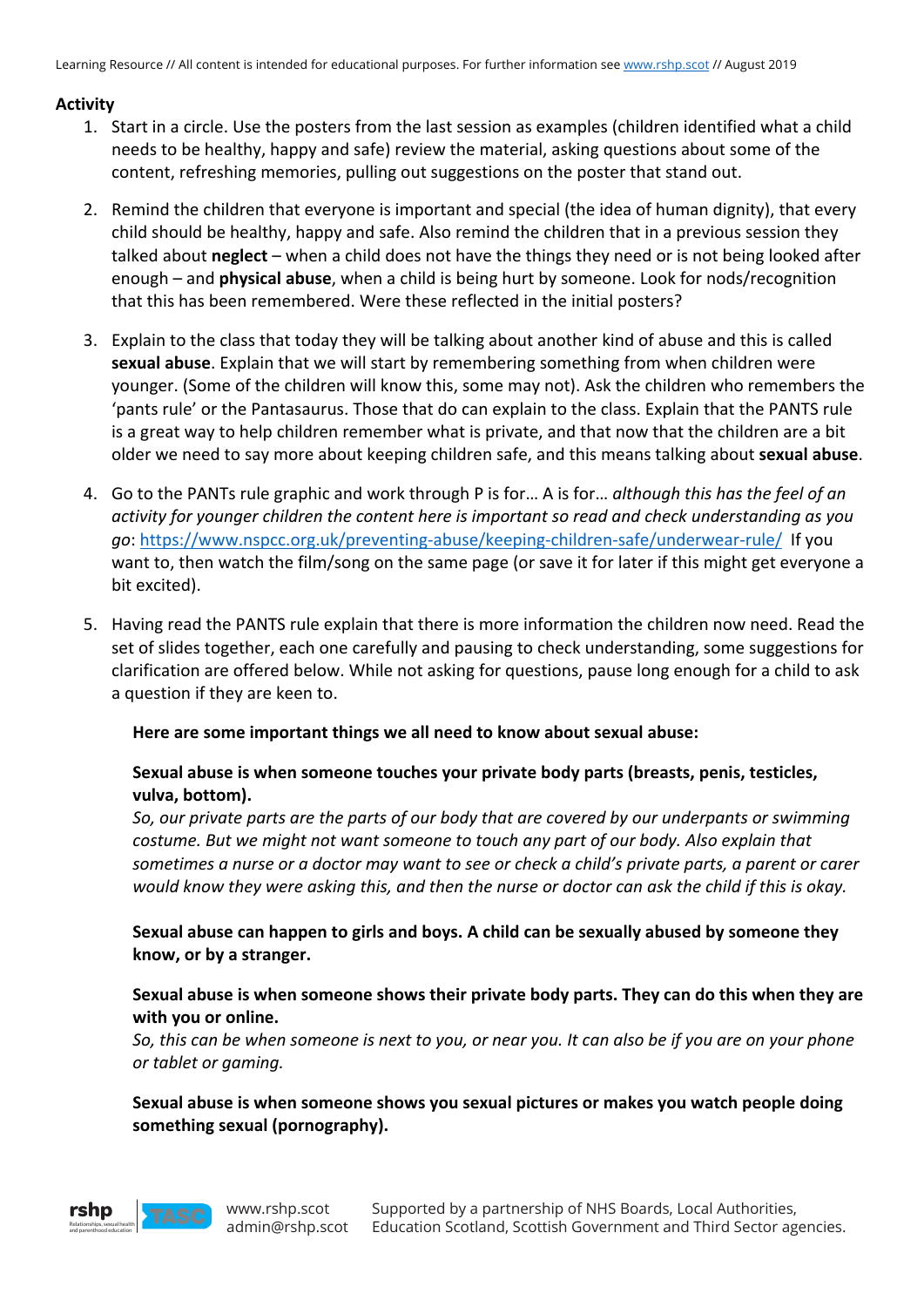*So, you might have heard this word pornography, sometimes people say 'porn'. As it says here this is pictures or videos of sexual things.*

### **Sexual abuse can be if you are asked or forced to take a photo of yourself naked or your private body parts.**

*Pause to clarify, the children may use the work 'sexting' or other words used by older children like 'nudes'– if there are other are words you would normally correct on this occasion be patient, the children are only naming things as they have heard about them.* 

**If someone sexually abuses a child, that person knows what they're doing is wrong. They might tell you to keep it a secret or try and make you believe that it's okay. It's not okay.** 

## **Sexual abuse is NEVER your fault. It is never too late to tell. Telling will help. ChildLine is always there for you. Online or phone 0800 1111**

*Pause and ask the children: In your head, quiet for a moment think of your MY 5 adults, someone you could tell if you had a worry like this. Ask for some ideas from the children. Remind the children that they can talk to you. Follow up on any child that is struggling with this.*

- 6. Watch **Tom's Secret** https://youtu.be/7mMqqeIyQX8 an animation about a boy who has had an experience of abuse and eventually tells his mum. End the viewing at 4 minutes 15 seconds before the statistics on abuse are shared. Ask if anyone has any questions about Tom's story. Emphasise how important is was that Tom was able to tell his Mum about what had happened and why he was upset.
- 7. To end watch **What happens when you contact ChildLine?** (duration 3 minutes 8 seconds) https://youtu.be/fCA6EhBhiC8 Take any questions or clarify anything children ask about.

#### **Additional ideas**

Later in the week you could also play this: **ChildLine is here for you** (duration 1 minute 21) https://youtu.be/ohvsW3r57Io a short reminder with ChildLine counsellors speaking to camera.

### **The NSPCC Speak out Stay safe programme**

This is a preventative education intervention, available to every primary school and aims to equip children with the knowledge and understanding they need to stay safe from abuse. The programme helps children understand; abuse in all its forms and how to recognise signs of abuse, that abuse is never a child's fault and that they have the right to be safe, where to get help and the sources of help available to them, including ChildLine. The online offer, aimed at children aged 5 to 11, includes access to a video assembly and new supporting resources or information packs for teachers to use in the classroom. There is a version of Speak out Stay safe for children with additional support needs with the messages tailored specifically to pupils needs. Your local NSPCC Schools Service Schools Coordinators can support your school to deliver the programme by briefing school staff at the start and gathering feedback and learning at the end. For more information or to be put in touch with your local Schools Coordinator, please contact alan.stewart@nspcc.org.uk.

https://learning.nspcc.org.uk/services/speak-out-stay-safe

#### **Connecting with home**